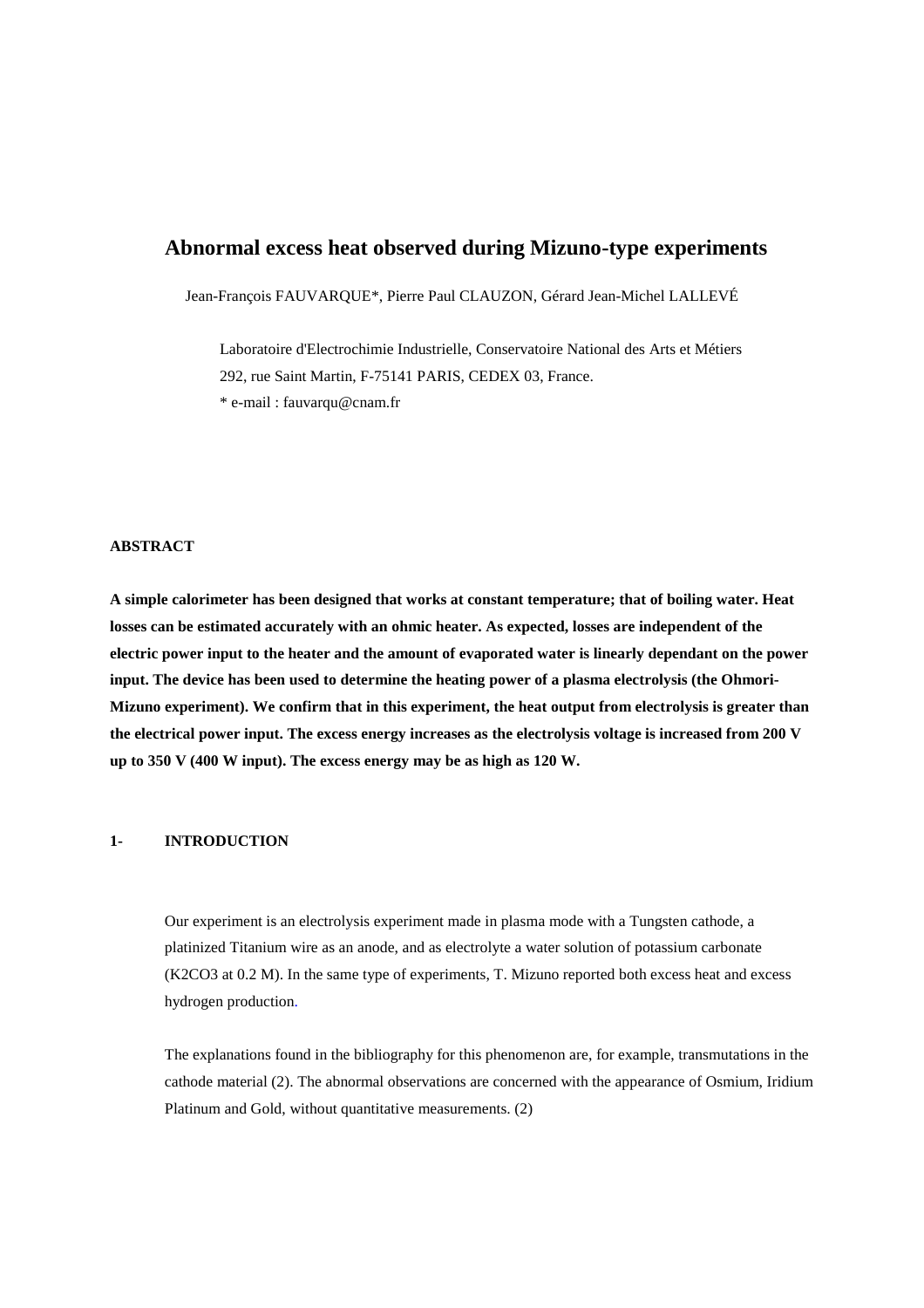We thought it would be quite interesting to confirm these results with the help of a simplified experimental setup.

## **2- EXPERIMENTAL**

We decided to do our experiments at a constant temperature, the boiling point of water, and to measure the heat emissions only by weighing the mass of water in the experimental device. A water storage container inside the device allows us to maintain the electrolyte at a constant water level, and thus keep the  $K_2CO_3$  concentration constant. This container, being graduated, also gives us a way to confirm the mass of water boiled off.

An interesting repercussion of this operating mode concerns the thermal losses. Once the boiling temperature is reached and overall thermal stability is achieved, the thermal losses, which depend only on the temperature, remain constant, and this is true whatever thermal emissions are observed. This allowed us to hold the experiment in a simple beaker of an appropriate size and then to avoid the of an opaque Dewar vessel. This allows us to visually observe the cathode condition.

Finally, the use of an ohmic heater allowed us to bring the device at the suitable boiling temperature and to maintain this temperature at this level much more quickly than by electrolysis alone. We also verified that other sources of inaccuracy were insignificant. For example, in the range of power used, the recondensation level inside the device was low, and few unboiled droplets of water sprayed outside the beaker. The excess heat that we were trying to measure is quite large (30% to 100%). So, it is not necessary to obtain very precise measurements.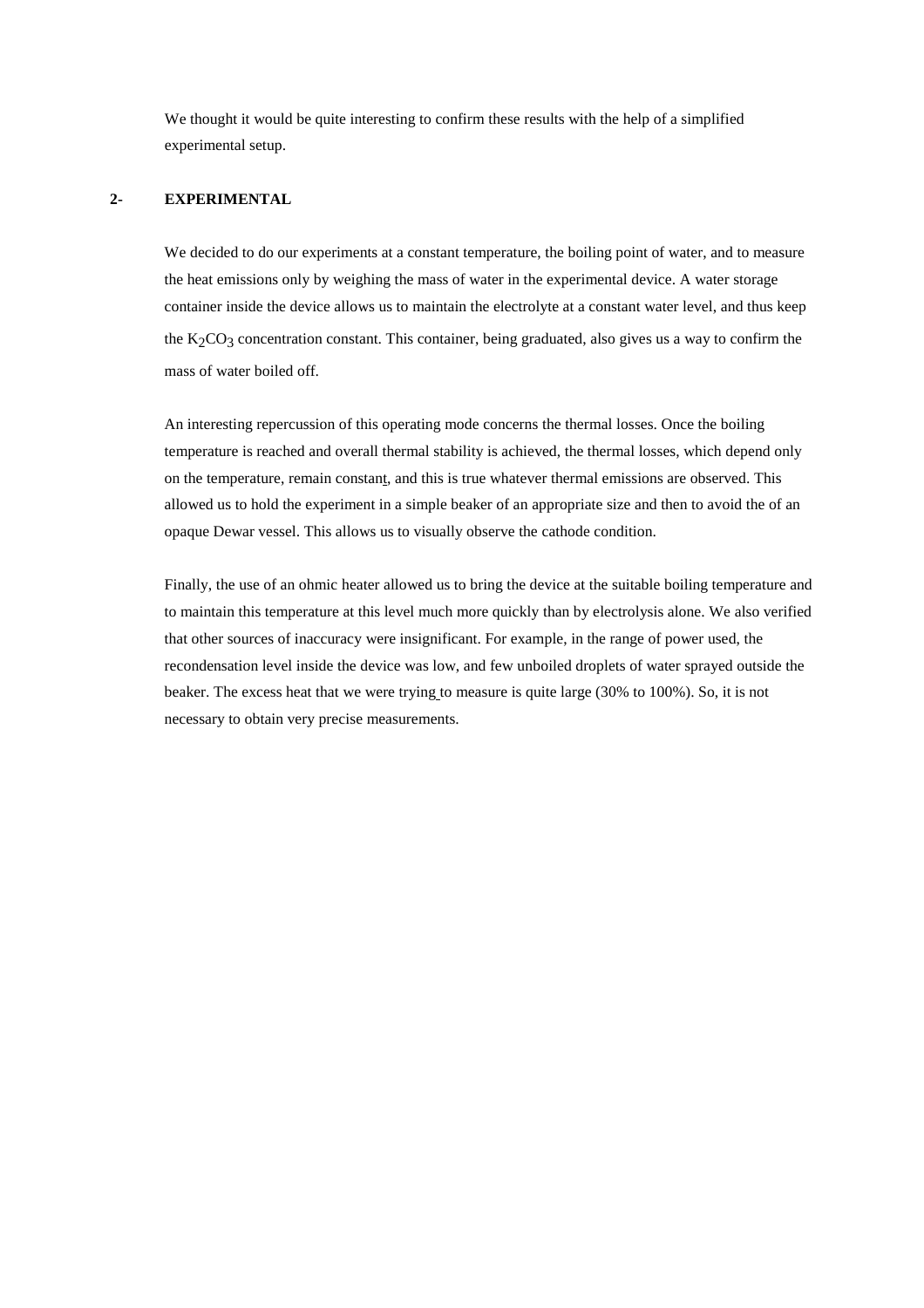#### **3- EXPERIMENTAL DEVICE DESCRIPTION**







**Figure 2. Photograph of the experimental apparatus.**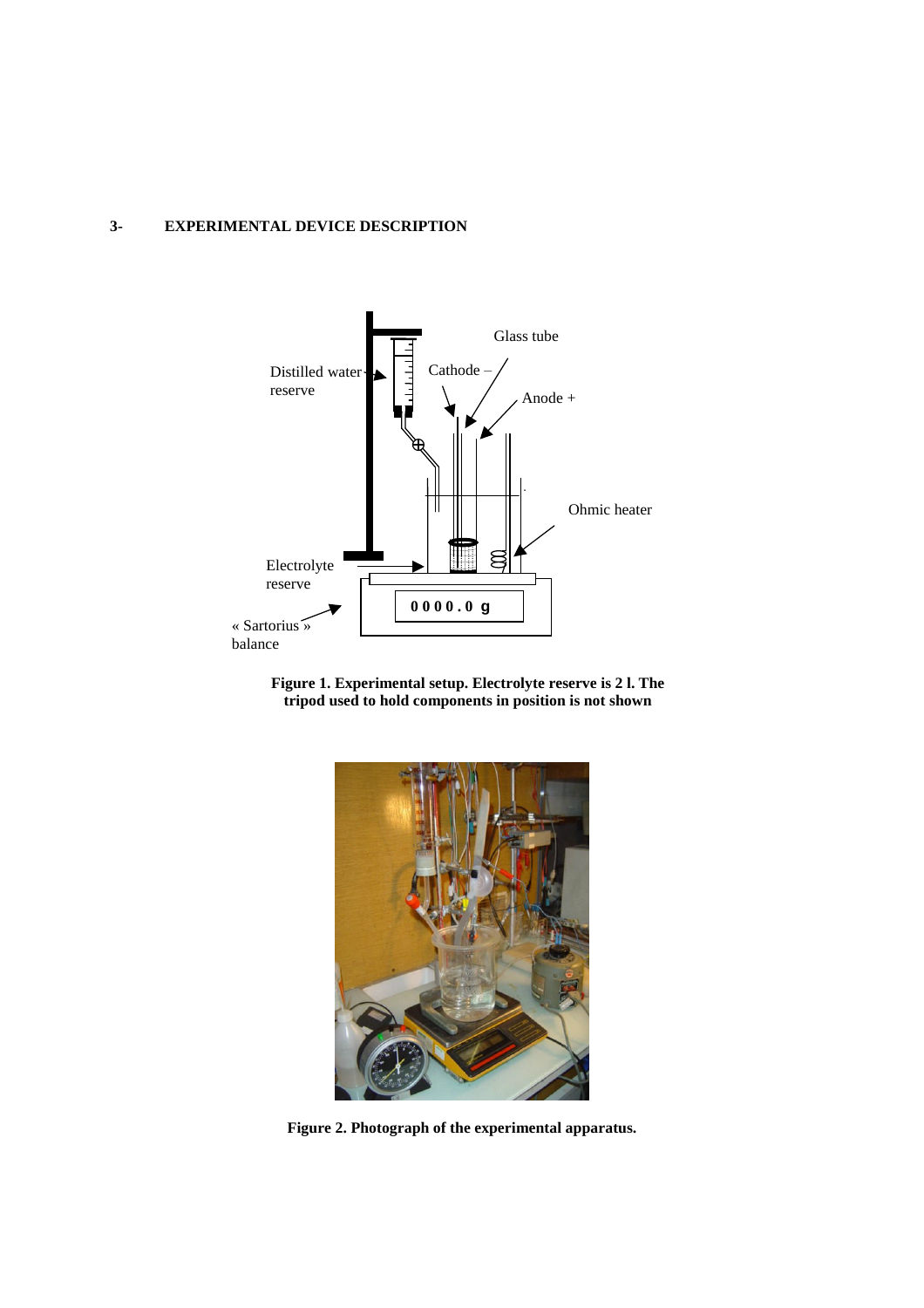Figure 1 shows the details of the experimental setup:

- A SARTORIUS balance, the heart of the device, measuring up to 6kg at an accuracy of 0.1g
- Beaker containing between 1 to 1.5 liter of electrolyte
- Tripod (not shown in this figure) is placed on the balance to hold the electrodes and a container of pure water
- Continuous current electricity supply (500 volts, 4 amperes)
- Wattmeter to measure the input energy (Unigor 390 LEM)

The input energy was also frequently measured by use of the inlet voltage and the mean current intensity as given by a recorder. These results were compared to the wattmeter data.

- A tungsten cathode of 2.4 mm diameter made with 2% of Thorium (this type of electrode is often used for commercial scale welding)

This cathode rod is shielded with a Pyrex tube. About 15 mm of the rod extends out from the tube, where it is exposed to electrolysis. In some experiments, ceramic tubes were used instead of Pyrex.

- An anode made of a wire in platinized titanium in a cone or cylinder shape around the cathode to regulate the water current. This is made quite large, to cope with the boiling, and to stop unboiled droplets of electrolyte from leaving the beaker. The anode and cathode are 4 cm apart.
- An ohmic heater rated to about 400 watts (enough to evaporate 34g of water in 300 seconds)
- A distillated water container equipped with a tap which allows us to maintain a stable water level inside the beaker during the experiment.
- Various measuring instruments for the electrical components.

A typical run lasts 10 to 20 minutes, divided into 5-minute measurement periods. The evaporated water quantity may reach 50 to 100g, which corresponds to energy ranging from 113,000 to 226,000 joules. In some cases, we used a Geiger-Muller device to check for possible nuclear radiation. The results of these nuclear observations were always negative.

### 4- **RESULTS AND DISCUSSION**

#### **4-1 CALIBRATION**

Using an ohmic heater, which can remain inside the beaker permanently, we have verified the response of our device to heat emission. It was necessary to verify that the thermal losses were constant beyond a certain input power level, and then that every increase in power would give a loss of water corresponding exactly to the energy supplied in the device during the measurement period.

The electrolyte level is maintained constant, due to the supply of water (at 20°C) from the reserve. The energy used for the boiling of 1g of water is then: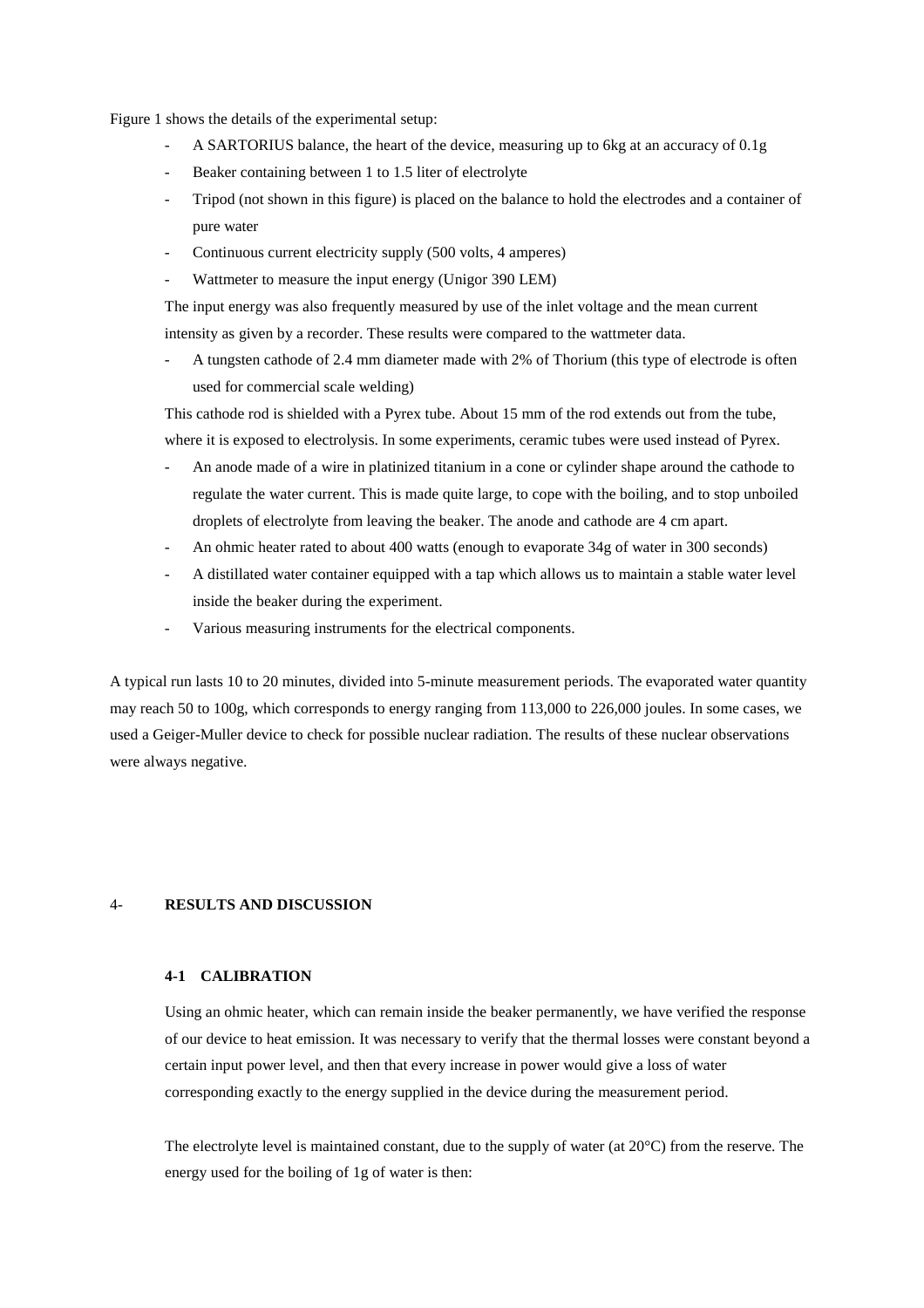2260j (latent heat at  $100^{\circ}$ C) + ( $100^{\circ}$ C –  $20^{\circ}$ C) × 1 × 4.18 (heat needed to bring 1g of water from 20°C to  $100^{\circ}$ C) = 2594j.

Figure 3, below, shows the results. Note that from about 300 watts inlet power, the experimental curve and the theoretical straight line are rigorously parallel, and the thermal loss is 75 watts. Three important features can be deduced when we maintain the power of the ohmic heater at about 400 watts:

- We were able to verify the validity of our measurement of the latent heat of water evaporation
- The power increase due to the experiment is directly measured by the water loss during a given time unit.
- Losses due to the recondensation inside the experimental device, as well as those caused by unboiled droplets driven out of the beaker, seem to be negligible.



**Vaporized water with re-feeding**

**Figure 3. Device calibration using ohmic heating only.**

### **4-1 RESULTS**

We made a parametrical study on the influence of the voltage applied during glow discharge electrolysis. The temperature was brought to the boiling point  $(100^{\circ}C)$  with the auxiliary resistance heater. Then electrolysis was begun at 200 volts. This high voltage is needed to produce a suitable plasma around the cathode. Plasma generation is greatly enhanced by the high electrolyte temperature. The Joule heating effect during electrolysis immediately gives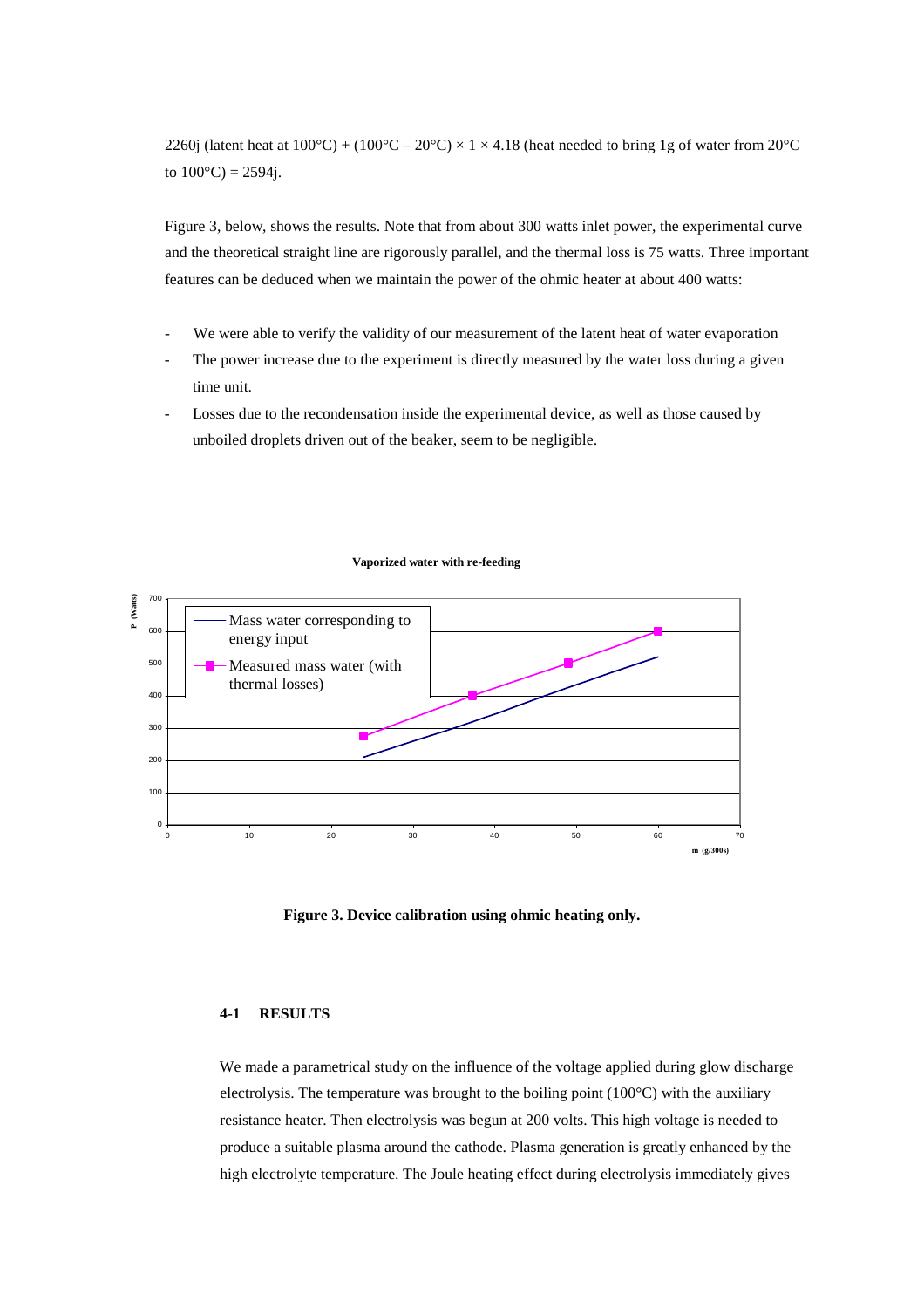rise to an envelope of steam around the cathode, and a plasma, that is supposed to be hydrogen plasma according to Mizuno. The table shown below gives the value of the COP, which is the ratio of the energy of vaporization divided by the electrical energy supplied to the device (which of course includes energy consumed by the ohmic heater). It is very important to confirm that the device is thermally stable. The selected definitive values for the inlet energies are the values of the wattmeter, considered to be more reliable than those based on voltage and mean registered current.

### **Table 1. Five-minute test results**

| Voltage (volts) | $COP$ (Energy out / energy in) |     |      | Number of tests |
|-----------------|--------------------------------|-----|------|-----------------|
| <b>200</b>      |                                | 1.0 |      | 3               |
| 250             | 1.05                           | to  | 1.12 | 8               |
| 300             | 1.12                           | to  | 1.15 | 8               |
| 350             | 1.31                           | to  | 1.41 | 4               |

### Remarks:

- 1- The calculation of the COP is straightforward. Let us take the 200-volt data. The mass of evaporated water is 63g, with for 34g due to auxiliary resistance heater. The mean current was 1.25 Amp., and the duration of the test is 300 s (5 minutes). Energy out:  $(63 \text{ g} - 34 \text{ g}$  (auxiliary resistance)  $\times 2594$  j = **75226 joules** Energy in:  $200v \times 1.25 A \times 300 s = 75000 \text{ joules}$ The COP is then:  $1.0$
- 2- The COP values bands are not correlated with the inaccuracy of the measurements. The results presented here were collected over several hours of operation of the cathode. The cathode is corroded at the very high temperatures of the experiment, so between experimental runs we push more of the cathode through the Pyrex shield, keeping the length of exposed cathode at about 15 mm. That explains the variation bands.
- 3- Reproducibility is within a range of about 5%.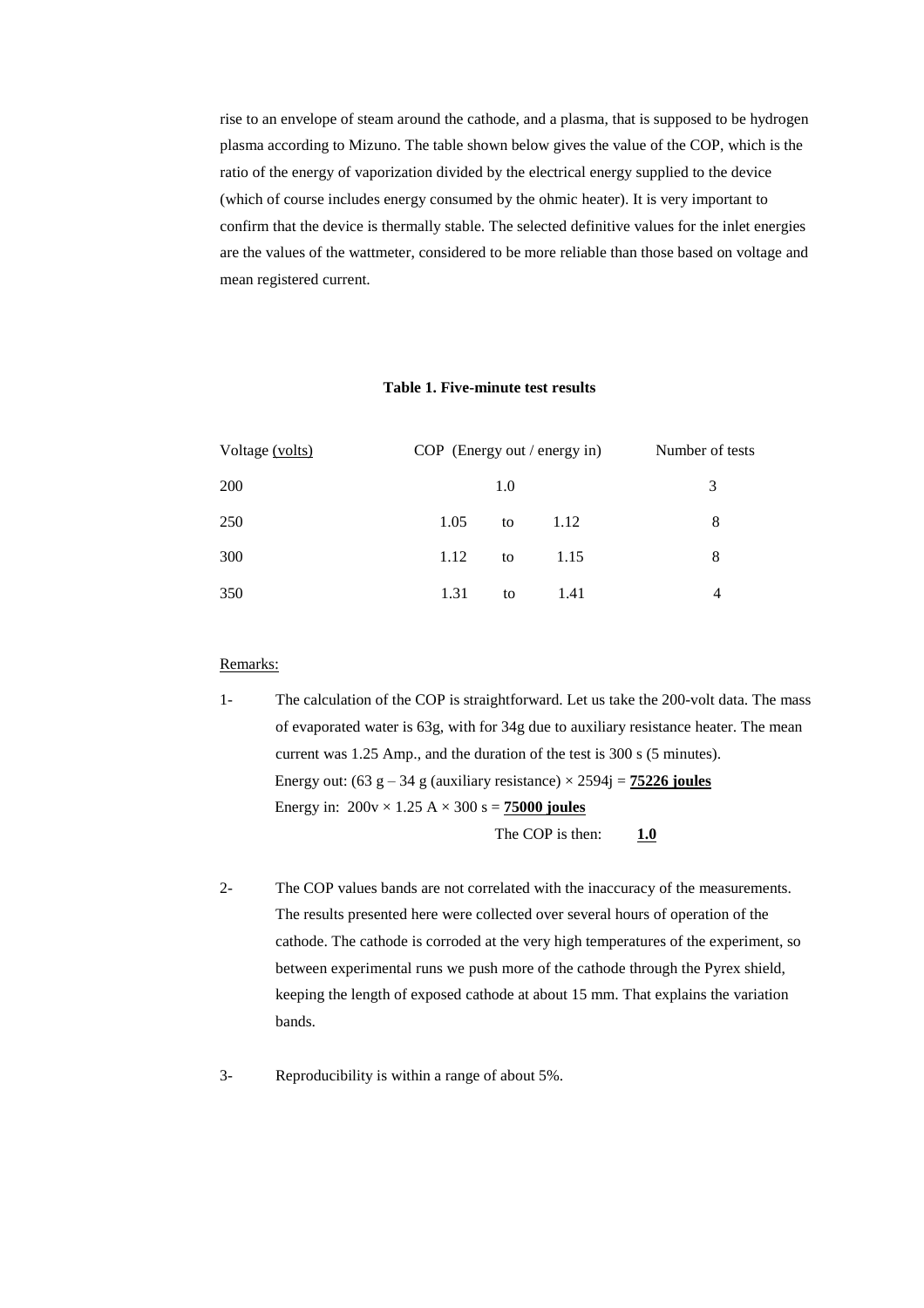### **4-2 DISCUSSION**

The very simple device used allowed us to highlight with reproducibility an abnormal excess heat, which increases with voltage.

We believe that we have confirmed abnormal excess energy for voltages higher than 200 volts with our present device. The data presented here for 350 volts correspond to input power exceeding 400 watts. The abnormal excess heat exceeds 120 watts without taking into account the gas formation or luminous radiation. This power is therefore definitely significant. We did not find any classical explanation for this thermal effect, and we are examining the possibility of less classical explanations.

#### **5 CONCLUSION**

The initial purpose of these experiments was to investigate the potential of a simple experimental device to confirm the results obtained by T. Mizuno. We think that this first step has been accomplished and that we can say that ratios between output and input energy (COP) of 1.3 and 1.4 have been reached with satisfactory reproducibility.

In a second step, we will try to explain this phenomenon in order to increase the COP.

In any case, the device presented in this paper is a very simple device which can be used to rapidly verify hypotheses without sophisticated means. For example, we have verified that this phenomenon does not seem related with the heavy water which is found at one part in 7,000 in natural water. We increased the concentration of heavy water by a factor of 100 in our electrolyte, i.e. to 1 part in 70. We did not see any perceptible change in our results.